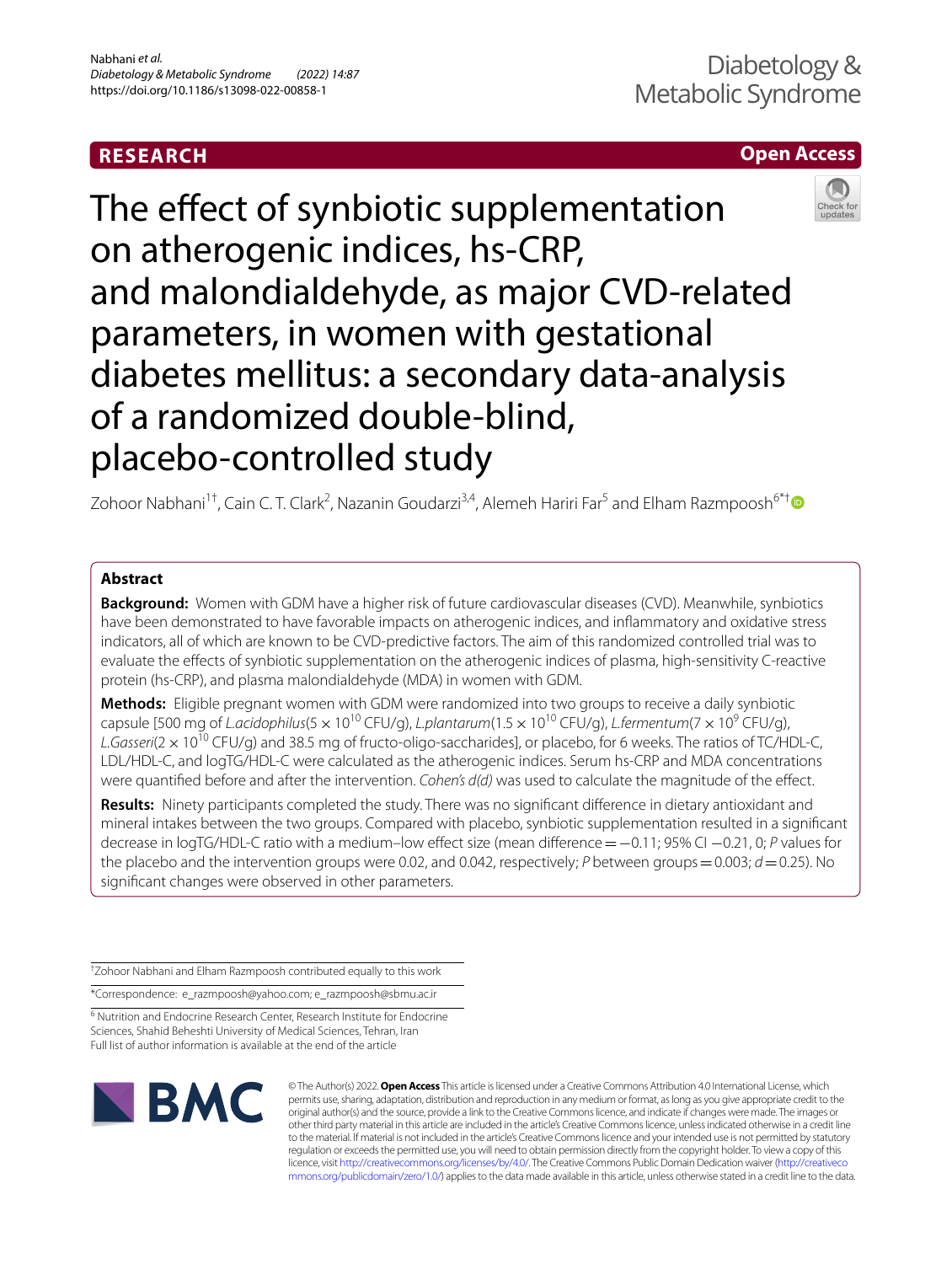**Conclusions:** Overall, 6 weeks of synbiotic supplementation in women with GDM resulted in a signifcant improvement in logTG/HDL-C, suggesting that synbiotics may have a benefcial role in reducing the risk of future CVDs associated with GDM. Nevertheless, more studies are needed to confrm the veracity of these results.

*Trial Registration* IRCT201511183140N16 (December 29th, 2015).

**Keywords:** Synbiotics, Diabetes, Gestational, Gestational, Atherogenic Index of Plasma, Malondialdehyde, C-Reactive protein

## **Introduction**

Gestational diabetes mellitus (GDM) is defned as any degree of glucose intolerance with the onset or frst recognition during pregnancy [[1\]](#page-7-0). According to the most recent (2017) International Diabetes Federation (IDF) estimates, GDM affects approximately 14% of pregnancies worldwide, but the fgures vary depending on the demographic characteristics of the population [\[2](#page-7-1)]. It is well-known that GDM have negative consequences for both the mother and the offspring  $[3]$  $[3]$ . Insulin resistance may develop as the pregnancy advances into the third trimester due to additional hormones released during the pregnancy that might impair the efficacy of insulin and induce hyperglycemia  $[4]$  $[4]$ . This could increase the risks of gestational hypertension and preeclampsia, as well as the risks of type-2 diabetes (T2DM) and cardiovascular diseases (CVD) later in life [\[4](#page-7-3)]. According to a recent systematic review and meta-analysis, women with GDM had a twofold higher risk of future CVD compared to those who did not have GDM, which remained associated with a 56% higher risk of future cardiovascular events, even when restricted to women who did not develop T2DM [[5\]](#page-7-4). Atherogenic indices, which generally include the ratios of total cholesterol (TC)/high-density lipoprotein cholesterol (HDL-C), low-density lipoprotein cholesterol (LDL-C)/HDL-C, and logarithm of triglycerides (TG)/ HDL-C, are strong predictors of the risks of atherosclerosis and CVDs  $[6]$  $[6]$ . On the other hand, the role of inflammation and increased oxidative stress in the initiation and development of atherosclerosis and susceptibility to CVD is well established [\[7](#page-7-6)]. Gestational diabetes mellitus is demonstrably associated with increased levels of both infammation and oxidative stress [\[8](#page-7-7)]. Insulin resistance causes an increase in blood high-sensitive C-reactive protein (hs-CRP) and malondialdehyde (MDA), which are important infammatory and oxidative stress markers in women with GDM [[9,](#page-7-8) [10\]](#page-7-9). Empirical evidence has demonstrated that elevated levels of hs-CRP and MDA are not only associated with increased blood glucose concentrations and adverse events during pregnancy [\[11](#page-7-10), [12\]](#page-7-11), but also are strong predictors of future cardiovascular events [\[13\]](#page-7-12). In fact, increased hs-CRP levels and oxidative stress markers are linked to insulin resistance and carotid intima-media thickness in patients with diabetes,

all of which contribute to an increased cardiovascular risk in this population [\[14\]](#page-7-13).

In recent decades, synbiotics have gained popularity due to their favorable efects on the gut microbiota. [[15,](#page-7-14) [16](#page-7-15)]. A synbiotic is a combination of probiotics and prebiotics, most commonly oligosaccharides or inulin, which demonstrate an additive action to restore normal bacterial fora [\[17](#page-7-16)]. Evidence suggests that synbiotics may exert positive efects on alleviating infammation and insulin resistance in patients with T2DM [\[18](#page-7-17)] and women with GDM [[19\]](#page-7-18), although the results are still controversial. Synbiotics may promote human health through lowering serum cholesterol, producing short chain fatty acids (SCFA), and increasing bile salt deconjugation [\[20](#page-7-19)]. However, randomized controlled trial (RCT) studies examining the benefts of synbiotics or probiotics on infammatory and oxidative stress markers in pregnant women with GDM are rare [\[21](#page-7-20), [22](#page-8-0)]. According to a recent systematic review, only three previous human investigations assessed the efects of synbiotics on hs-CRP and MDA levels in women with GDM with both signifcant and insignifcant fndings [[19\]](#page-7-18), highlighting the necessity of conducting additional research in this population. Furthermore, no previous clinical trial studies have evaluated the efects of synbiotics or probiotics supplementation on atherogenic indices in women with GDM, who are at a high risk of developing CVD. As a result, the current research examined the effect of synbiotic supplementation on atherogenic indices, hs-CRP, and MDA levels in pregnant women with GDM, all of which are major predictors of future CVD risk.

# **Materials and methods**

**Compliance with Ethical Standards**

This is a secondary data-analysis of a previous study  $[23]$  $[23]$  $[23]$ that was conducted in accordance with the Ethics Committee of Tabriz University of Medical Sciences, Tabriz, Iran (No. TBZMED.REC.1394.688). The recruitment of participants was initiated in January, 2016. The details of the study were described to every participant by the main researcher. Every volunteer signed an informed consent form prior to participating. The present investigation was registered at the Iranian Registry of Clinical Trials with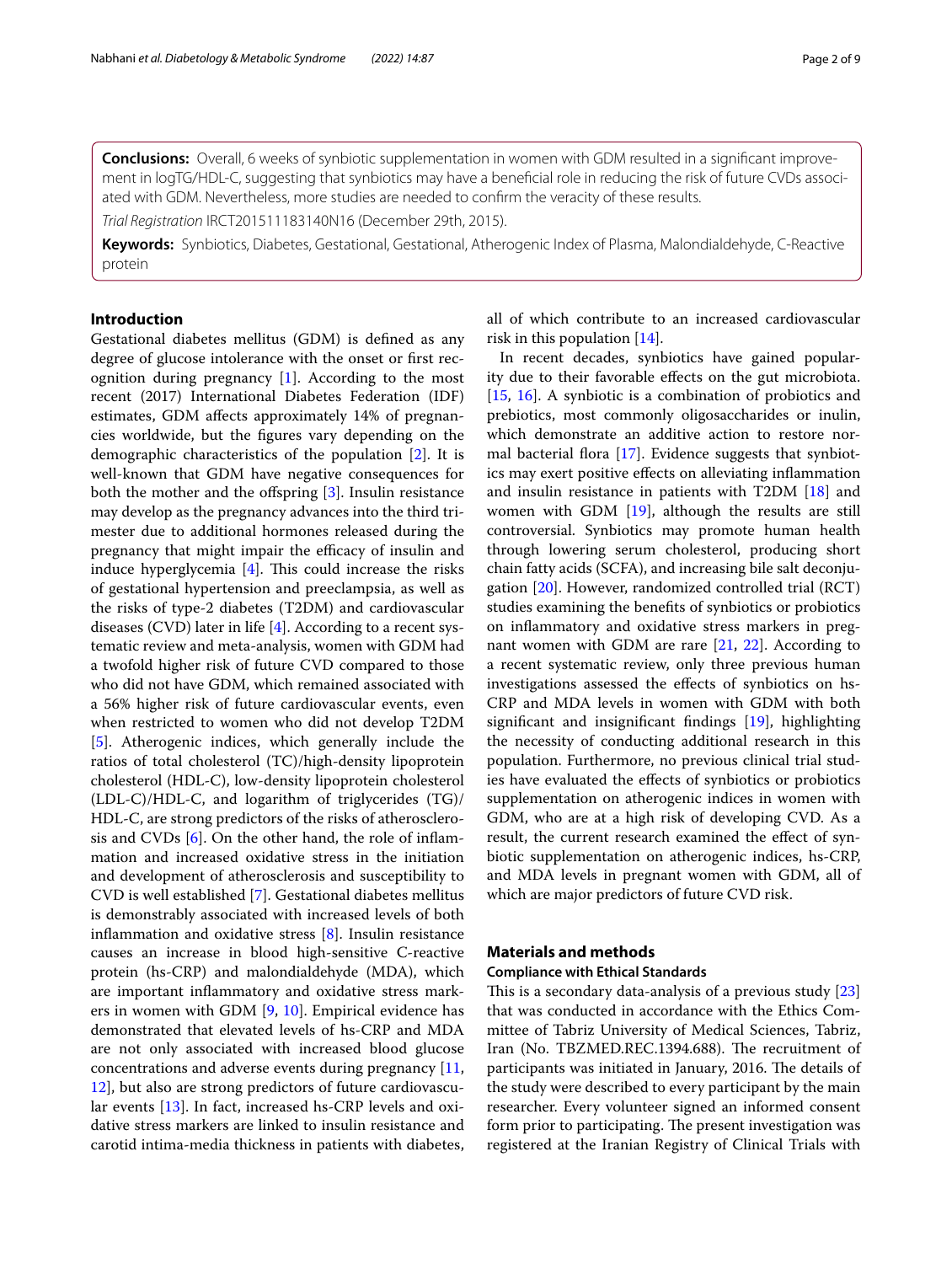the code, IRCT201511183140N16, registered on December 29th, 2015 [[24](#page-8-2)].

#### **Sample size and randomization**

According to a previous study [[23\]](#page-8-1), sample size was computed using a 95% CI, a power of 80%, and anticipating a 15% dropout rate. The final sample size was estimated to be 45 participants in each intervention group. The homeostasis model assessment-insulin resistance (HOMA-IR) was used the key variable. Randomization was performed using random allocation software, and sealed envelopes were used for concealment of randomization. All of the participants and researchers were blinded throughout the study to the fnal analysis. After the statistical analysis was completed, code breaking was done by someone who was not aware of the study.

#### **Study design and participants**

The present double-blind, placebo-controlled, RCT study was conducted at the Diabetes East Health Center in Ahwaz, Iran. Eligible participants were pregnant women between the ages of 18 and 40 (y) who were in weeks 24–28 of pregnancy and had GDM, according to the American Diabetes Association's criteria [\[25](#page-8-3)]. A 75 g oral glucose tolerance test (OGTT) was performed in a fasted condition and at  $24-28$  weeks of pregnancy. The diagnosis of GDM was then made when any of the following criteria was met: fasting plasma glucose  $\geq$  92 mg/dL, 1-h plasma glucose  $\geq$ 180 mg/dL, and 2-h plasma glucose  $>$  153 mg/dL [\[26](#page-8-4)].

Participants were not included if they had lactose intolerance, pre-eclampsia or eclampsia, had placental abruption, any of the liver, kidney, infammatory or immune defciency diseases, as well as thyroid disorders, or used any kind of hormone replacement therapies, anti-diabetic medications, cholesterol-lowering drugs, antibiotics, or consumed any kind of synbiotics/probiotics products in the month before the diagnosis of GDM. If participants reported any evidence of gastro-intestinal side efects after taking the synbiotic tablets, they were excluded from the study.

Ninety-fve pregnant women with GDM who met the inclusion criteria were randomly allocated into two groups to receive either synbiotic capsules  $(n=48)$  or placebo capsules ( $n=47$ ). Finally, 90 women completed the study. Figure [1](#page-2-0) shows the complete flow of the study based on the Consolidated Standards of Reporting

<span id="page-2-0"></span>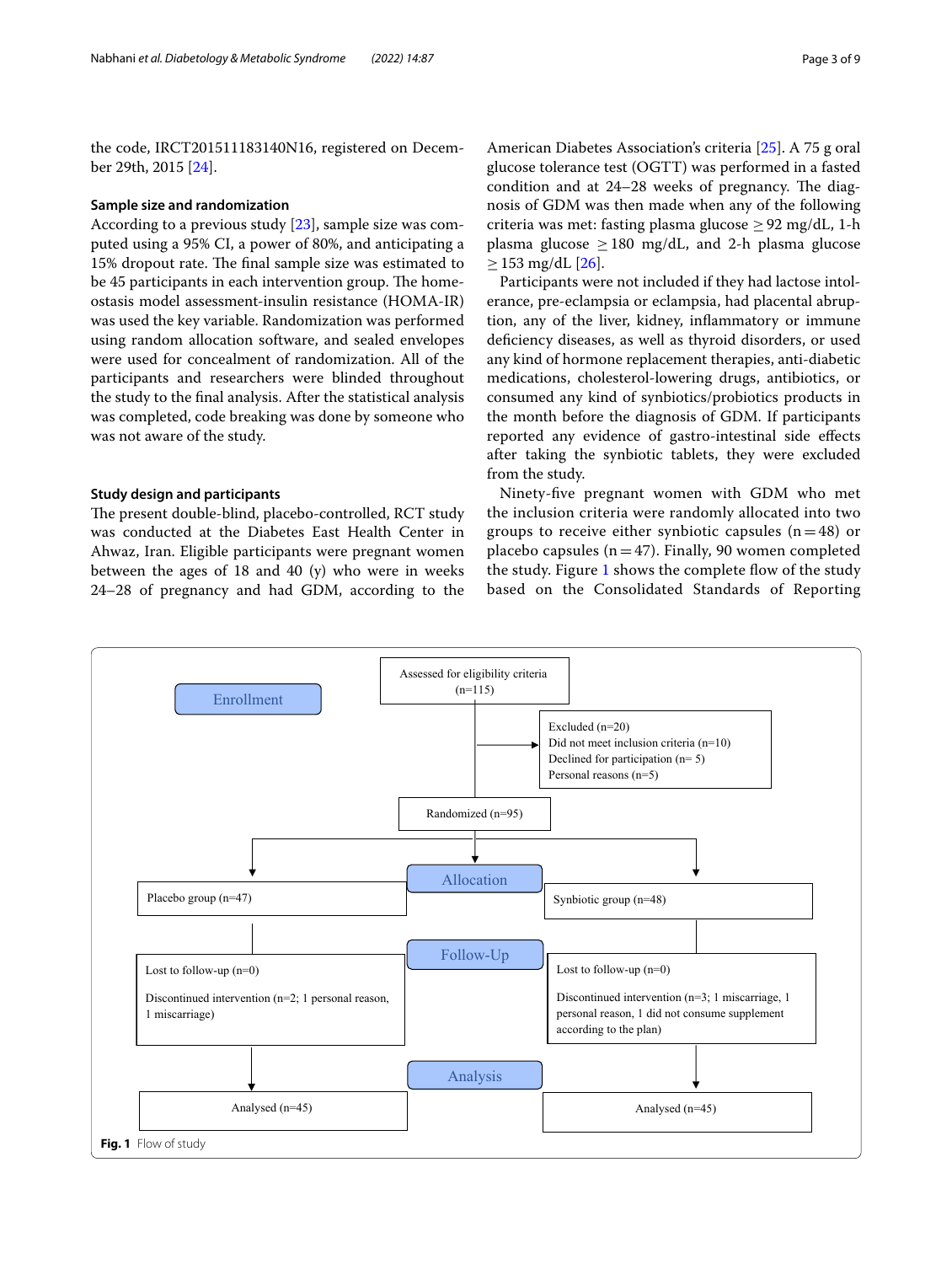Trials (CONSORT) flow diagram. Every participant was asked to take one capsule after lunch every day for six weeks, and they were not allowed to change their normal dietary intake or physical activity during the study.

Both the synbiotic and placebo capsules (LactoFem) were provided by ZistTakhmir Pharmaceutical Company in Tehran, Iran. The contents in each synbiotic capsule were 500 mg of *Lactobacillus* probiotic strains [*L.acidophilus*  $(5 \times 10^{10} \text{ CFU/g})$ , *L.plantarum*  $(1.5 \times 10^{10} \text{ CFU/g})$ , *L.fermentum*  $(7 \times 10^{9} \text{ CFU/g})$  and *L.Gasseri*  $(2 \times 10^{10} \text{ CFU/g})$ ]. The synbiotic supplements also contained 38.5 mg of fructo-oligo saccharides (FOS) and 300 mg of lactose as prebiotics, which help these bacteria grow. Other ingredients were colloidal silicon dioxide, magnesium stearate, and talc (each weighing 5.5 mg), as well as neutral favorings and sweeteners. The placebo capsules had all the contents except for the probiotic strains, FOS and lactose. Consumption of magnesium stearate is generally considered safe at levels below 2500 mg/kg/day  $[27]$  $[27]$  $[27]$ . The probiotic and placebo capsules were similar in shape, taste, smell, and texture, and were labeled with specifc codes ("A" or "B"). Sufficient allocated capsules were given to participants every 2 weeks. They were also asked to bring the remaining capsules with them to each visit. Compliance with consumption was monitored via phone calls and face-to-face interviews.

#### **Anthropometric and dietary intake measurements**

Trained personnel performed anthropometric measurements. A portable stadiometer was used for the measurement of height nearest to 0.1 cm, and weight was measured with light clothing using a digital scale (Seca, Germany) nearest to 0.1 kg. Body mass index (BMI) was estimated by dividing weight (kg) by height  $(m<sup>2</sup>)$  based on participants' pre-pregnancy weights. The pre-pregnancy weight was recorded based on the maternal report at the time of recruitment. If pre-pregnancy weight data was not available, the pre-pregnancy weight was estimated using Institute of Medicine (IOM) weight gain recommendations based on the pregnancy trimester (0.15 kg/week in trimester 1, and 0.42 kg/ week in trimesters 2–3 for women with normal body weight, and 0.2–0.3 kg for women with overweight and obesity in trimesters 2–3) and subtracted from the participants' measured weight on the interview day [[28\]](#page-8-6). Dietary intake was measured using a 24-h food recall and the 3-day food record. Using household measures, the average intakes were converted to grams per day [[29\]](#page-8-7). We used the Nutritionist-4 software program (First Databank, Hearst Corp, San Bruno, CA, USA), which was adapted for Iranian foods, to assess participants' dietary macro- and micronutrient intakes.

## **Measurements of atherogenic Indices, serum hs‑CRP and MDA concentration**

Six ml of 10–12 h overnight fasting blood samples was drawn at the baseline and at the end of the intervention, which were centrifuged for 10 min at 2500 rpm (Beckman Avanti J-25; Beckman Coulter, Brea, CA, USA). Serums were immediately kept at 80 °C until analysis. The conventional enzymatic approach was used to determine serum TC, TG, HDL-C, and LDL-C. (Pars Azmun kit, Karaj, Iran). The values of atherogenic parameters, including the ratios of TC/ HDL-C, LDL-C/HDL-C, and log TG/HDL-C, were calculated based on previously published data [\[23](#page-8-1)]. Serum hs-CRP was assessed using the immunoturbidometry method. The thiobarbituric acid reactive substance spectrophotometric test was used to evaluate the plasma levels of MDA [[30\]](#page-8-8).

#### **Statistical methods**

We used the statistical software package SPSS (version 22) for conducting all the statistical analyses. The quantitative variables were reported as mean $\pm$ standard deviation (SD). The Kolmogorov–Smirnov test was used to assess the normality of the distribution of the quantitative variables. At the beginning of the study, between-group comparisons of normal and non-normal quantitative variables were conducted using independent sample t-tests and Mann–Whitney U tests, respectively. For comparing data before and after the intervention within each group, paired student's *t*-tests and Wilcoxon Signed Ranks Tests were used. Finally, analysis of covariance (ANCOVA) was used at the end of the study to compare between-group differences. The mean difference (MD) and confdence interval (CI) were fnally reported. Covariates were considered to be age, BMI, energy intake and baseline measurements. Additionally, *Cohen's d* effect size was estimated at the end of the study for all of the outcomes to measure the magnitude of the efect between groups, via estimating the diference between the means at post-intervention, divided by the pooled SD. Accordingly, efect sizes were defned as small (*Cohen's d*=0.2), medium (*Cohen's d*=0.5), and large (*Cohen's d* = 0.8), which corresponded with the 58<sup>th</sup>,  $69<sup>th</sup>$ , and  $79<sup>th</sup>$  percentiles of the distribution of the control group, respectively [[31](#page-8-9)]. *P*<0.05 was set as the statistical signifcance threshold.

#### **Results**

As shown in the study flow diagram (Fig. [1\)](#page-2-0), of the  $95$ eligible participants, 90 women completed the study to the fnal analyses [45 women in each group]. Five of the participants were withdrawn during the study (2 and 3 individuals in each placebo and synbiotic groups,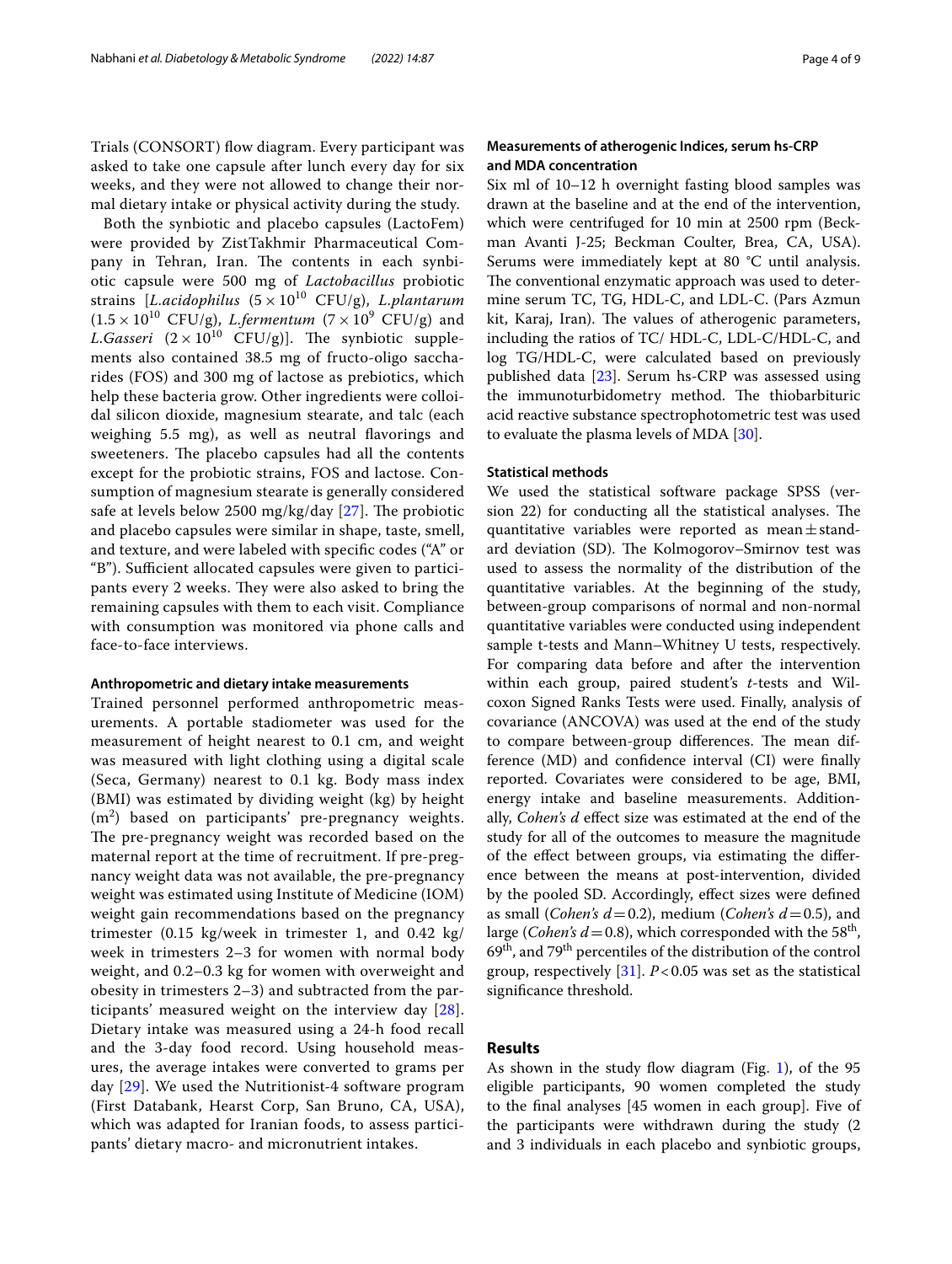respectively) due to miscarriage  $(n=2)$ , incomplete supplement consumption at the expected time  $(n=1)$ , and personal reasons ( $n=2$ ). There were no major side effects recorded after taking the synbiotic supplements.

Table [1](#page-4-0) shows the baseline data of participants. Accordingly, we found no signifcant diferences in the mean values of age, height, gestational week, pre-gestational weight, and gestational weight, at the initiation of the study between the two groups. Similarly, there were no signifcant diferences between the groups at the baseline of the study in terms of macro- and micro-nutrient intakes, except for the energy intake [1880 (922, 2871) kcal in the synbiotic group *vs.* 1663.3 (821.9, 2550.1) kcal in the placebo group;  $P < 0.05$ ].

Based on the analyses, no signifcant changes were seen in the measures of TC  $[MD(CI)] = 2.1$  (-10.4 to 14.6) mg/dL), LDL-C [MD(CI) =  $0.06$  ( $-9.8$  to 9.9) mg/ dL] and TG  $[MD(CI) = 4.0$  (-13 to 21.2) mg/dL] at the end of the investigation, while within-group comparisons revealed a signifcant increase in HDL-C in the intervention group  $[MD(Cl) = 5.1 (1.7–8.5) mg/dL]$ , following the synbiotic supplementation [details of data are reported previously [[23\]](#page-8-1)]. Our fndings also showed a signifcant decrease in logTG/HDL-C in the intervention group compared to the placebo group at the end of the study. However, a low-medium efect size was detected, which signifed that almost 60% of the mean changes in logTG/ HDL-C in the control group were below the mean measures in the intervention group  $[MD(C)] = -0.11$  (-0.21, 0); *P*=0.003; *Cohen's d*=0.25]. Within-group analysis also showed a signifcant decrease in logTG/HDL-C in the intervention group  $[MD(Cl)=-0.05 (-0.09, 0.01)].$ No signifcant diferences were observed in other atherogenic indices, including the ratios of TC/HDL-C and LDL-C/HDL-C, at the end of the study (Table [2](#page-5-0)).

Concerning hs-CRP and MDA levels, between-group analyses reported no signifcant alterations in the mentioned parameters after the synbiotic supplementation (*P*>0.05) (Table [2\)](#page-5-0).

### **Discussion**

The key findings of the present study indicated that pregnant women diagnosed with GDM who consumed synbiotics for 6 weeks had a lower ratio of logTG-HDL-C, as the main atherogenic index, compared to the placebo group. However, there were no substantial differences in hs-CRP and MDA levels in the intervention group compared to the control group after the synbiotic supplementation.

<span id="page-4-0"></span>**Table 1** Participants' baseline characteristics

| <b>Variables</b>                                       | Placebo group<br>$(n=45)$ | Synbiotic group<br>$(n=45)$ | P values          |  |
|--------------------------------------------------------|---------------------------|-----------------------------|-------------------|--|
| Demographic data <sup>a</sup>                          |                           |                             |                   |  |
| Age (years)                                            | 30.3(5.6)                 | 29.4(5.8)                   | 0.44              |  |
| Height (cm)                                            | 160.2(5.9)                | 161.3(5.6)                  | 0.38              |  |
| Gestational age (weeks)                                | 26.2(2.3)                 | 25.8(1.8)                   | 0.68              |  |
| Anthropometric characteristics <sup>a</sup>            |                           |                             |                   |  |
| Pre-gestational weight (kg)                            | 68 (10.4)                 | 63.9(11.1)                  | 0.09              |  |
| Gestational weight at study baseline (kg)              | 72.1 (10.7)               | 69 (12.8)                   | 0.14              |  |
| Gestational BMI at study baseline (kg/m <sup>2</sup> ) | 28.2(4.7)                 | 26.4(4.1)                   | 0.06              |  |
| Glycemic profile indices                               |                           |                             |                   |  |
| FPG at study baseline (mg/dl) <sup>a</sup>             | 85.8 (10.4)               | 90.5 (11.8)                 | 0.06              |  |
| Insulin at study baseline (µIU/mI) <sup>b</sup>        | 12.6(8.1, 19.7)           | 11.7(8.4, 21.7)             | 0.81              |  |
| Dietary intakes <sup>b</sup>                           |                           |                             |                   |  |
| Energy (kcal/day)                                      | 1663.3 (821.9, 2550.1)    | 1880 (922, 2871)            | 0.02 <sup>a</sup> |  |
| Calcium (mg/day)                                       | 543.6 (83.9, 1915.1)      | 778.1 (141.2, 1916.2)       | 0.32              |  |
| Iron (mg/day)                                          | 15.6 (7.05, 35.1)         | 18.9 (9.25, 38.3)           | 0.31              |  |
| Zinc (mg/day)                                          | 6.5(2.2, 13.5)            | $7.1$ (2.3, 16.1)           | 0.21              |  |
| Vitamin A (mg/day)                                     | 304.4 (87.1, 2651.1)      | 301 (40.6, 2457.1)          | 0.51              |  |
| Vitamin C (mg/day)                                     | 90.6 (1.2, 301.6)         |                             | 0.74              |  |

*BMI* body mass index; *FPG* fasting plasma glucose

<sup>a</sup> Data are presented as Mean (SD)

<sup>b</sup> Data are presented as median (25, 75 percentiles)

c Statistically signifcant (*P*<0.05)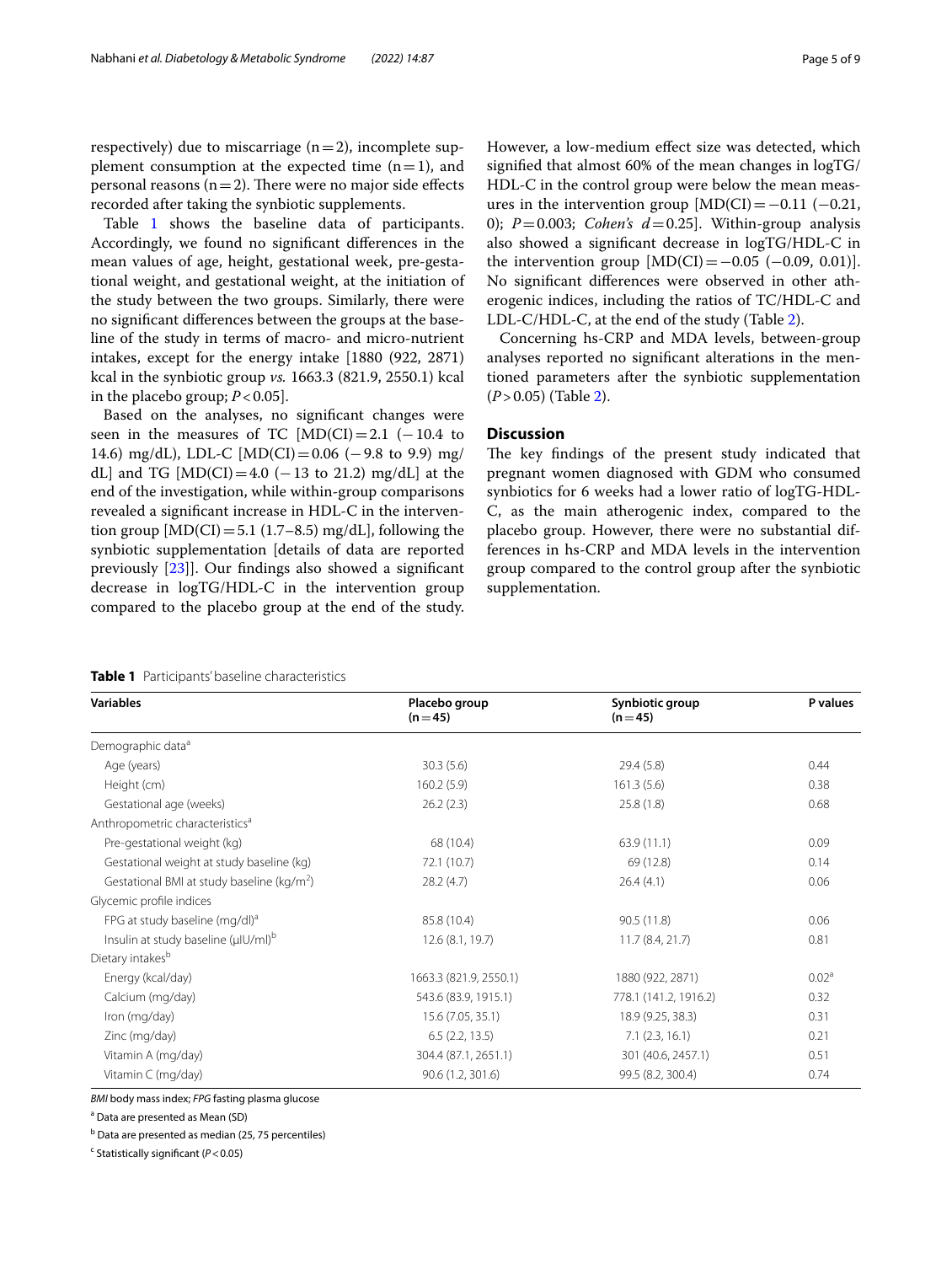<span id="page-5-0"></span>**Table 2** Changes in atherogenic indices, hs-CRP and MDA levels at the baseline and at after the 6 weeks of synbiotic supplementation

| Variable                | Period                                   | Placebo group<br>$(n=45)$ | Synbiotic group<br>$(n=45)$ | MD (95% CI) <sup>a</sup><br>between groups | P value | <b>Effect Size</b><br>(Cohen's $d$ ) <sup>b</sup> |
|-------------------------|------------------------------------------|---------------------------|-----------------------------|--------------------------------------------|---------|---------------------------------------------------|
| MDA (µmol/L)            | Initial                                  | 1.78(0.45)                | 1.82(0.82)                  | $0.04 (-0.24, 0.32)$                       | 0.78    |                                                   |
|                         | End                                      | 1.77(0.46)                | 1.89(0.42)                  | $0.12 (-0.05, 0.29)$                       | 0.28    | 0.16                                              |
|                         | MD (95% CI) within groups <sup>c</sup>   | $0.01$ (-0.16 to 0.15)    | $0.07$ (-0.15 to 0.29)      |                                            |         |                                                   |
|                         | $P$ value                                | 0.9                       | 0.49                        |                                            |         |                                                   |
| $hs-CRP$ ( $\mu q/mL$ ) | Initial                                  | 5.17 (2.47, 7.46)         | 4.52(2.9, 11.4)             | $-0.92$                                    | 0.57    |                                                   |
|                         | End                                      | 5.9(3.1, 8.3)             | 4.4 (2.68, 11.35)           | $-1.5$                                     | 0.66    | 0.11                                              |
|                         | Median difference                        | 0.73                      | $-0.12$                     |                                            |         |                                                   |
|                         | $P$ value                                |                           |                             |                                            |         |                                                   |
| TC/HDL-C                | Initial                                  | 4.26(1.25)                | 4.46(1.95)                  | $0.2 (-0.49, 0.88)$                        | 0.58    |                                                   |
|                         | End                                      | 4.45(1.19)                | 4.18(1.25)                  | $-0.27. -0.78. 0.24$                       | 0.06    | 0.12                                              |
|                         | $MD(95\%$ CI) within groups <sup>c</sup> | $0.19 (-0.18, 0.54)$      | $-0.28 (-0.75, 0.2)$        |                                            |         |                                                   |
|                         | $P$ value                                | 0.31                      | 0.25                        |                                            |         |                                                   |
| LDL-C/HDL-C             | Initial                                  | 2.54(0.87)                | 2.73(1.6)                   | $0.19 (-0.36, 0.73)$                       | 0.73    |                                                   |
|                         | End                                      | 2.62(0.88)                | 2.45(0.96)                  | $-0.17(-0.56, 0.22)$                       | 0.06    | 0.1                                               |
|                         | MD(95% CI) within groups <sup>c</sup>    | $0.08 (-0.22, 0.36)$      | $-0.28(-0.76, 0.2)$         |                                            |         |                                                   |
|                         | $P$ value                                | 0.59                      | 0.19                        |                                            |         |                                                   |
| logTG/HDL-C             | Initial                                  | 0.48(0.25)                | 0.48(0.28)                  | $0.001 (-0.11, -0.15)$                     | 0.97    |                                                   |
|                         | End                                      | 0.55(0.26)                | 0.43(0.25)                  | $-0.11(-0.21, 0)$                          | 0.003   | 0.25                                              |
|                         | $MD(95\%$ CI) within groups <sup>c</sup> | 0.07(0.02, 0.12)          | $-0.05$ ( $-0.09$ , 0.01)   |                                            |         |                                                   |
|                         | $P$ value                                | 0.02                      | 0.042                       |                                            |         |                                                   |

*MD* mean diferences, *MDA* malondialdehyde, *hs-CRP* high-sensitivity C-reactive protein, *TC* total cholesterol, *HDL-C* high density of lipoprotein cholesterol, *LDL-C* lowdensity of lipoprotein cholesterol, *TG* triglycerides

Bold values indicate statistically signifcance (*P* < 0.05)

Data are shown as mean (SD); data for hs-CRP are presented as median (25, 75 percentiles)

**a** Independent student t-tests were used at beginning of the study for between-group comparison, except for hs-CRP measures which was estimated by Mann–

Whitney U-tests. At the end of the study, diferences between groups were assessed using analysis of covariance (ANCOVA) adjusted for baseline values, age, BMI and energy intake

**<sup>b</sup>** *Cohen's d* values, were defned as the diference between the means after the intervention, divided by the pooled SD. *Cohen's d* of 0.2, 0.5 and 0.8 locate at 58th, 69th and 79th percentile of the distribution of the control group, respectively

**c** Paired student t-tests were used for within-group comparisons, except for hs-CRP measures which was estimated by non-parametric Wilcoxon signed ranks tests

To our knowledge, no previous clinical trial study has assessed the efect of synbiotic or probiotic supplementation on atherogenic indices in women with GDM. Only one study by Ejtahed, et al. evaluated the efect of yogurt enriched with probiotics in patients with T2DM, and, consistent with our fndings, the authors reported a signifcant decrease in logTG/HDL-C ratio [[32\]](#page-8-10). Although Ejtahed et al., showed promising efects of probiotics on the atherogenic index, they used yogurt as the probiotic carrier instead of probiotic supplements [[32](#page-8-10)]. Previous evidence suggests that the presence of other nutrients such as calcium, sphingolipids, and protein in dairy products enriched with probiotics can have positive efects on CVD [[33](#page-8-11)], suggesting that the efficacy of dairy products enriched with probiotics on atherogenic indices may not be signifcant enough to introduce synbiotics or probiotics as CVD-preventive agents, the fndings of our study on synbiotic supplements' single favorable efect on the atherogenic index would be more noteworthy.

The precise mechanisms by which synbiotics benefit atherogenic indices are unknown, but can be attributed to the positive correlation between probiotics and serum HDL-C concentrations [[34](#page-8-12)]. In fact, HDL-C transports cholesterol in the form of cholesteryl esters to the liver for further hydrolysis [\[35\]](#page-8-13). It has been proposed that probiotics or synbiotics lower cholesterol levels by changing cholesteryl esters and lipoprotein transporter pathways [[36\]](#page-8-14). We previously reported a considerable increase in serum HDL-C concentrations after synbiotic supplementation in women with GDM [[23\]](#page-8-1), which could be the major rationale for the current signifcant improvement in logTG/HDL-C as the main atherogenic measure. Similarly, a meta-analysis also highlighted that an increase in HDL-C concentrations is strongly associated with a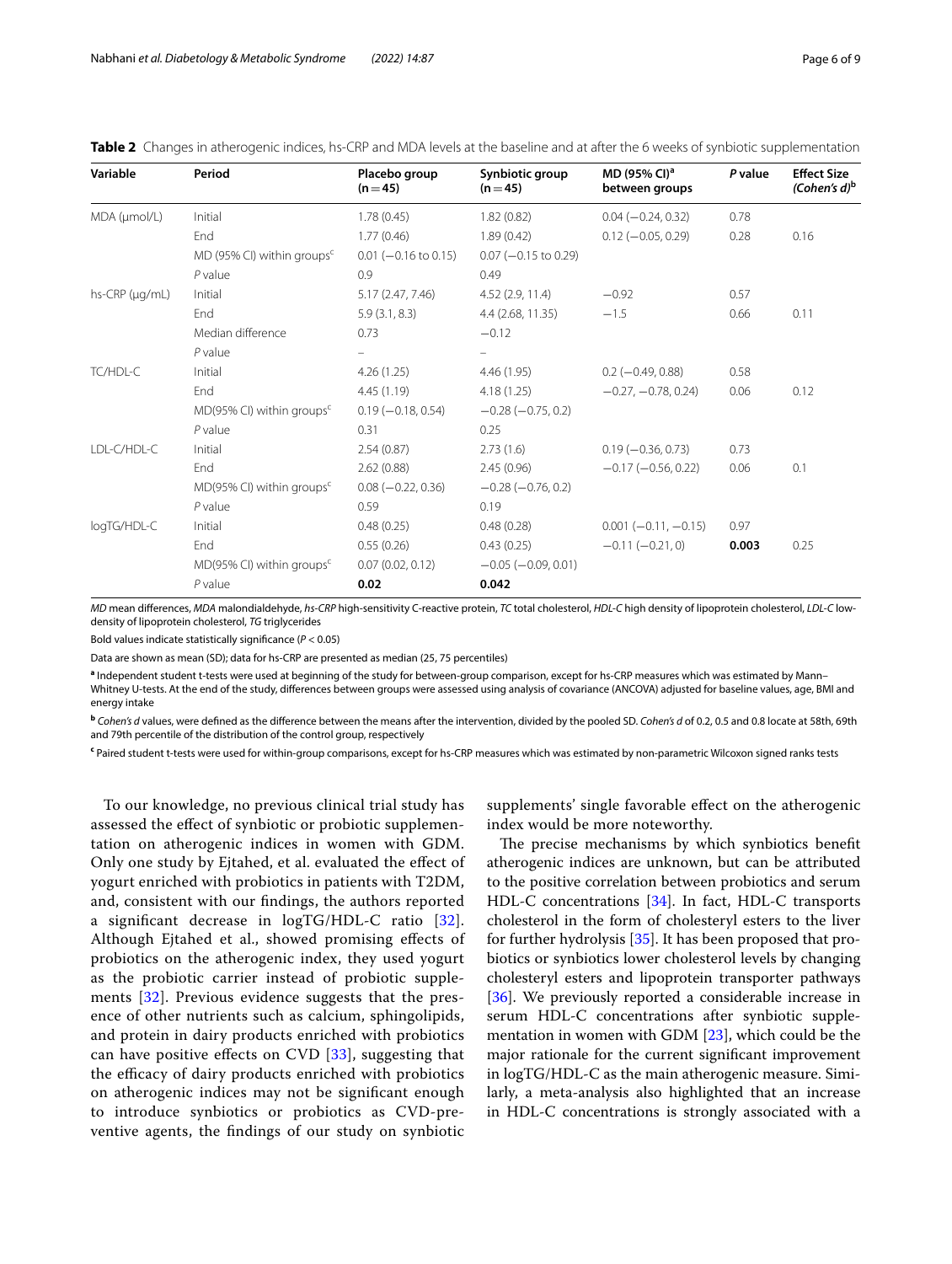reduced risk of CVD compared with changes in blood TG levels [[37](#page-8-15)].

Despite several human studies evaluating the efects of probiotics or synbiotics on infammatory or oxidative stress markers in diferent populations, including patients with T2DM [[38](#page-8-16), [39](#page-8-17)], only a few clinical trial studies with inconsistent fndings have evaluated this association in pregnant women with GDM [\[40](#page-8-18), [41\]](#page-8-19). Concordant with our results, Taghizadeh et al. [[41\]](#page-8-19) showed that synbiotic food enriched with *Lactobacillus sporogenes*  $(1 \times 10^7 \text{ CFU})$  in 52 pregnant women with GDM, during their third trimester, had no signifcant impact on hs-CRP levels after 9 weeks. Other studies also found that giving probiotic supplements to T2DM patients for 6 weeks [[38\]](#page-8-16) or 12 weeks [\[42\]](#page-8-20), did not change serum levels of hs-CRP or MDA. Due to the low number of RCTs studying the relationship between probiotics and diabetes mellitus, only a few meta-analyses have been published in this topic [\[43](#page-8-21)[–45](#page-8-22)]. A recent meta-analysis of RCTs that assessed the efects of probiotic and synbiotic supplementation on infammatory markers, revealed that the levels of hs-CRP decreased signifcantly following synbiotic supplementation in patients with metabolic disorders, and arthritis, while no meaningful changes were reported in patients with other health conditions including GDM. Another meta-analysis of four studies found that probiotic supplementation reduced MDA levels in patients with GDM, though the authors claimed that the data was insufficient to determine the final magnitude of the effects  $[19]$ . Above all, there is insufficient information on the anti-infammatory and antioxidant efects of probiotics in women with GDM, and the results are inconsistent, which could be related to diferences in study designs, strain-specifcities of these microorganisms, and probiotic doses and durations. Furthermore, the current non-signifcant changes in hs-CRP and MDA levels in women with GDM could be explained by the normal range of these parameters among participants at the start of the study, preventing probiotic supplementation from having a major impact on these markers.

Although the exact mechanisms by which synbiotics and probiotics supplementation have possible benefcial efects on hs-CRP and MDA levels [\[21](#page-7-20), [46\]](#page-8-23) are unknown, evidence has demonstrated several putative mechanisms, including decreasing gut dysbiosis and intestinal leakage, which reduces the development of infammatory biomarkers [[47\]](#page-8-24), as well as the production of SCFAs, which blocks the enzymatic synthesis of hepatic CRP [[48\]](#page-8-25). Meanwhile, as previously indicated, research into the efects of dairy products containing probiotic bacteria has yielded additional promising results. This could be due to the high calcium and natural bioactive content of probiotic dairy products [\[49\]](#page-8-26), highlighting the need for more research into the anti-infammatory, anti-oxidant, and CVD-protective efects of synbiotic or probiotic supplements alone, particularly in GDM patients.

The present investigation has many strengths. This study reported the efects of synbiotics on atherogenic indices, hs-CRP and MDA, as the most important predictors of future CVD risk in women with GDM, who are at a higher risk of future CVD. We used a statistically justifed sample size, compared with previous similar studies that did not provide such justification  $[21, 41]$  $[21, 41]$  $[21, 41]$  $[21, 41]$  $[21, 41]$ . In addition, the *Cohens' d* effect sizes were estimated to evaluate the magnitude of the efects, in addition to performing basic analyses and determining the signifcance of fnal conclusions based on *P* values. Moreover, in our study, we restrained all the participants from taking foods or supplements that contained either probiotics or synbiotics, allowing us to assess the sole administration of synbiotic supplementation. Furthermore, we used almost all of the available probiotic bacteria and administered active probiotic capsule supplements, which are reported to have better functions in the host body [\[50](#page-8-27)]. We also included pregnant women with GDM who were not on insulin therapy, as any existing treatment for gestational diabetes could interfere with synbiotic efficacy or affect the composition of gut microbiota [\[51](#page-8-28)]. Despite the strengths of the present study, some limitations should also be mentioned. We were unable to conduct a longer intervention period, mostly due to the pregnancy status of participants. Stool samples were not also assessed to evaluate the microbial composition of the gut and feces. Moreover, due to budget limitations, we did not investigate other critical biochemical indicators predicting future CVD risks in this population.

#### **Conclusions**

This RCT investigated the effectiveness of synbiotic supplementation on atherogenic indices, along with hs-CRP and MDA levels, as potential predictors of future CVD risk, among women with GDM. The principal findings from this study suggested that the pregnant women who consumed synbiotic supplements for 6 weeks had a lower ratio of logTG/HDL-C, than those who took placebo. Following synbiotic treatment, no signifcant changes in hs-CRP and MDA levels were found. The signifcant reduction in logTG/HDL-C, an important atherogenic measure, implies that synbiotics may have a CVD-preventive efect in pregnant women with GDM who are at a higher risk of future CVD. However, since the changes in logTG/HDL-C were so minor and because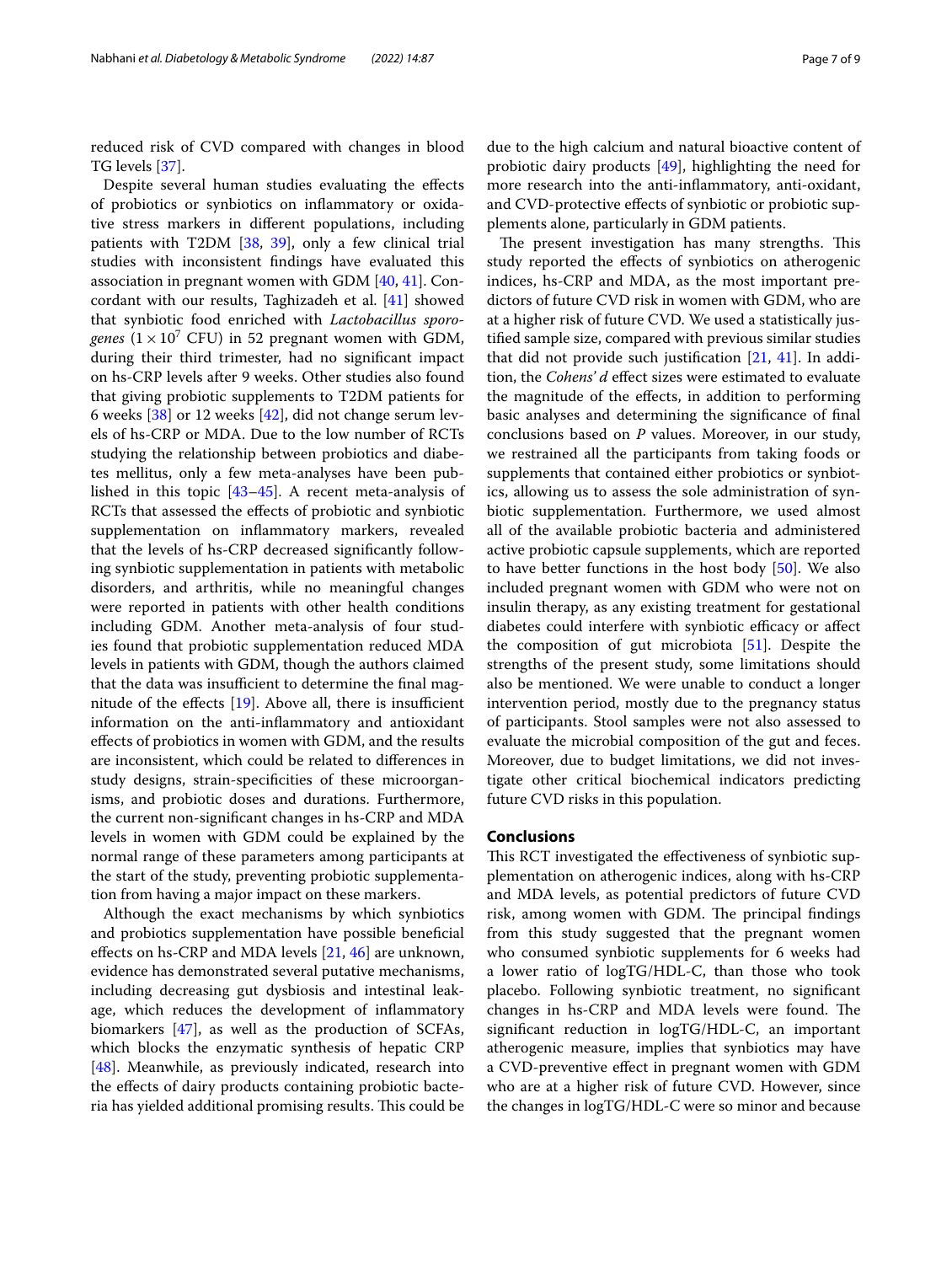there is a lack of potential previous fndings pertaining to the exact CVD-preventive role of synbiotic supplementation among women with GDM, more studies, with longer duration and various supplement dosages, are still needed to confrm the veracity of these results.

#### **Abbreviations**

GDM: Gestational diabetes mellitus; T2DM: Type-2 diabetes mellitus; CVD: Cardiovascular disease; hs-CRP: High-sensitivity C-reactive protein; MDA: Malondialdehyde; CFU: Colony forming unit; TG: Triglycerides; TC: Total cholesterol; HDL-C: High density lipoprotein cholesterol; LDL-C: Low-density of lipoprotein cholesterol; BMI: Body mass index; SCFA: Short-chain fatty acids; FPG: Fasting plasma sugar; OGTT: Oral glucose tolerance test; FOS: Fructooligo saccharides; MD: Mean diference; CONSORT: Consolidated standards of reporting trials.

#### **Acknowledgements**

We would like to thank all the participants and staff members at Tabriz University of Medical Sciences, Tabriz, Iran. We thank Shahid Beheshti University of Medical Sciences for their executive support. We also express our gratitude to ZistTakhmir Co. for supplying synbiotic supplements (LactoFem).

#### **Author contributions**

All authors contributed to the study's conception and design. Material preparation and data collection were performed by ZN, NG and AH. The frst draft of the manuscript was written by ZN and ER. ER and CCTC performed the statistical analyses and confrmed the fnal version of the manuscript. All authors commented on previous versions of the manuscript. All authors read and approved the fnal manuscript.

#### **Funding**

This study was funded by Tabriz University of Medical Sciences, Tabriz, Iran with code 62508.

#### **Availability of data and materials**

Not applicable.

#### **Declarations**

#### **Ethics approval and consent to participate**

The study protocol was approved by the Ethics Committee of the Tabriz University of Medical Sciences, Tabriz Iran; with the ethical code TBZMED. REC.1394.688.

All participants signed an informed consent form prior to the study.

#### **Consent for publication**

Not applicable.

#### **Competing interests**

The authors declare that they have no competing interests.

#### **Author details**

<sup>1</sup> Nutrition Research Center, Department of Biochemistry and Diet Therapy, Faculty of Nutrition and Food Sciences, Tabriz University of Medical Sciences, Tabriz, Iran. <sup>2</sup> Centre for Intelligent Healthcare, Coventry University, Coventry CV1 5FB, UK.<sup>3</sup> Department of Nutrition, Electronic Health and Statistics Surveillance Research Center, Science and Research Branch, Islamic Azad University, Tehran, Iran. <sup>4</sup>Integrative Oncology and Quality of life Department, Breast Cancer Research Centre, Motamed Cancer Institute, Academic Centre for Education, Culture, and research, ACECR, Tehran, Iran. <sup>5</sup>Department of Community Nutrition, Faculty of Nutrition, Tabriz University of Medical Sciences, Tabriz, Iran. <sup>6</sup>Nutrition and Endocrine Research Center, Research Institute for Endocrine Sciences, Shahid Beheshti University of Medical Sciences, Tehran, Iran.

#### Received: 10 April 2022 Accepted: 6 June 2022 Published online: 21 June 2022

#### **References**

- <span id="page-7-0"></span>1. ADA. American Diabetes Association Professional Practice, Committee: 15. Management of diabetes in pregnancy: standards of medical care in diabetes—2022. Diabetes Care. 2021;45(1):S232–43.
- <span id="page-7-1"></span>2. Cho NH, Shaw JE, Karuranga S, Huang Y, da Rocha Fernandes JD, Ohlrogge AW, et al. IDF diabetes atlas: global estimates of diabetes prevalence for 2017 and projections for 2045. Diabetes Res Clin Pract. 2018;138:271–81.
- <span id="page-7-2"></span>3. Muglia L, Tong S, Ozanne S, Benhalima K. Maternal factors during pregnancy infuencing maternal, fetal and childhood outcomes: meet the guest editors. BMC Med. 2022;20(1):114.
- <span id="page-7-3"></span>4. Plows JF, Stanley JL, Baker PN, Reynolds CM, Vickers MH. The pathophysiology of gestational diabetes mellitus. Int J Mol Sci. 2018;19(11):3342.
- <span id="page-7-4"></span>5. Kramer CK, Campbell S, Retnakaran R. Gestational diabetes and the risk of cardiovascular disease in women: a systematic review and meta-analysis. Diabetologia. 2019;62(6):905–14.
- <span id="page-7-5"></span>6. Li Y-W, Kao T-W, Chang P-K, Chen W-L, Wu L-W. Atherogenic index of plasma as predictors for metabolic syndrome, hypertension and diabetes mellitus in Taiwan citizens: a 9-year longitudinal study. Sci Rep. 2021;11(1):9900.
- <span id="page-7-6"></span>7. Yousuf O, Mohanty BD, Martin SS, Joshi PH, Blaha MJ, Nasir K, et al. Highsensitivity C-reactive protein and cardiovascular disease: a resolute belief or an elusive link? J Am Coll Cardiol. 2013;62(5):397–408.
- <span id="page-7-7"></span>8. Davis DW, Crew J, Planinic P, Alexander JM, Basu A. Associations of dietary bioactive compounds with maternal adiposity and infammation in gestational diabetes: an update on observational and clinical studies. Int J Environ Res Pub Health. 2020;17(20):7528.
- <span id="page-7-8"></span>9. Palem SP, Abraham P. A study on the level of oxidative stress and infammatory markers in type 2 diabetes mellitus patients with diferent treatment modalities. J Clin Diagn Res. 2015;9(9):BC04.
- <span id="page-7-9"></span>10. Dincer E, Topçuoğlu S, Arman D, Kaya A, Yavuz T, Karatekin G. Infammation markers in infants of mothers with gestational diabetes. Fetal Pediatr Pathol. 2021.<https://doi.org/10.1080/15513815.2021.1945715>.
- <span id="page-7-10"></span>11. Lappas M, Hiden U, Desoye G, Froehlich J, Mouzon SHd, Jawerbaum A. The role of oxidative stress in the pathophysiology of gestational diabetes mellitus. Antioxid Redox Signal. 2011;15(12):3061–100.
- <span id="page-7-11"></span>12. Suhail M, Patil S, Khan S, Siddiqui S. Antioxidant vitamins and lipoperoxidation in non-pregnant, pregnant, and gestational diabetic women: erythrocytes osmotic fragility profles. J Clin Med Res. 2010;2(6):266–73.
- <span id="page-7-12"></span>13. Lee R, Margaritis M, Channon KM, Antoniades C. Evaluating oxidative stress in human cardiovascular disease: methodological aspects and considerations. Curr Med Chem. 2012;19(16):2504–20.
- <span id="page-7-13"></span>14. Anan F, Takahashi N, Nakagawa M, Ooie T, Saikawa T, Yoshimatsu H. High-sensitivity C-reactive protein is associated with insulin resistance and cardiovascular autonomic dysfunction in type 2 diabetic patients. Metabolism. 2005;54(4):552–8.
- <span id="page-7-14"></span>15. Wang J, Chen WD, Wang YD. The relationship between gut microbiota and infammatory diseases: the role of macrophages. Front Microbiol. 2020;11:1065.
- <span id="page-7-15"></span>16. Razmpoosh E, Javadi A, Ejtahed HS, Mirmiran P, Javadi M, Yousefnejad A. The effect of probiotic supplementation on glycemic control and lipid profle in patients with type 2 diabetes: A randomized placebo controlled trial. Diabetes Metab Syndr. 2019;13(1):175–82.
- <span id="page-7-16"></span>17. Olas B. Probiotics, prebiotics and synbiotics-a promising strategy in prevention and treatment of cardiovascular diseases? Int J Mol Sci. 2020;21(24):9737.
- <span id="page-7-17"></span>18. Ding LN, Ding WY, Ning J, Wang Y, Yan Y, Wang ZB. Efects of probiotic supplementation on infammatory markers and glucose homeostasis in adults with type 2 diabetes mellitus: a systematic review and meta-analysis. Front Pharmacol. 2021;12:770861.
- <span id="page-7-18"></span>19. Zhang J, Ma S, Wu S, Guo C, Long S, Tan H. Effects of probiotic supplement in pregnant women with gestational diabetes mellitus: a systematic review and meta-analysis of randomized controlled trials. J Diabetes Res. 2019;2019:5364730.
- <span id="page-7-19"></span>20. Pfützner A, Forst T. High-sensitivity C-reactive protein as cardiovascular risk marker in patients with diabetes mellitus. Diabetes Technol Ther. 2006;8(1):28–36.
- <span id="page-7-20"></span>21. Badehnoosh B, Karamali M, Zarrati M, Jamilian M, Bahmani F, Tajabadi-Ebrahimi M, et al. The effects of probiotic supplementation on biomarkers